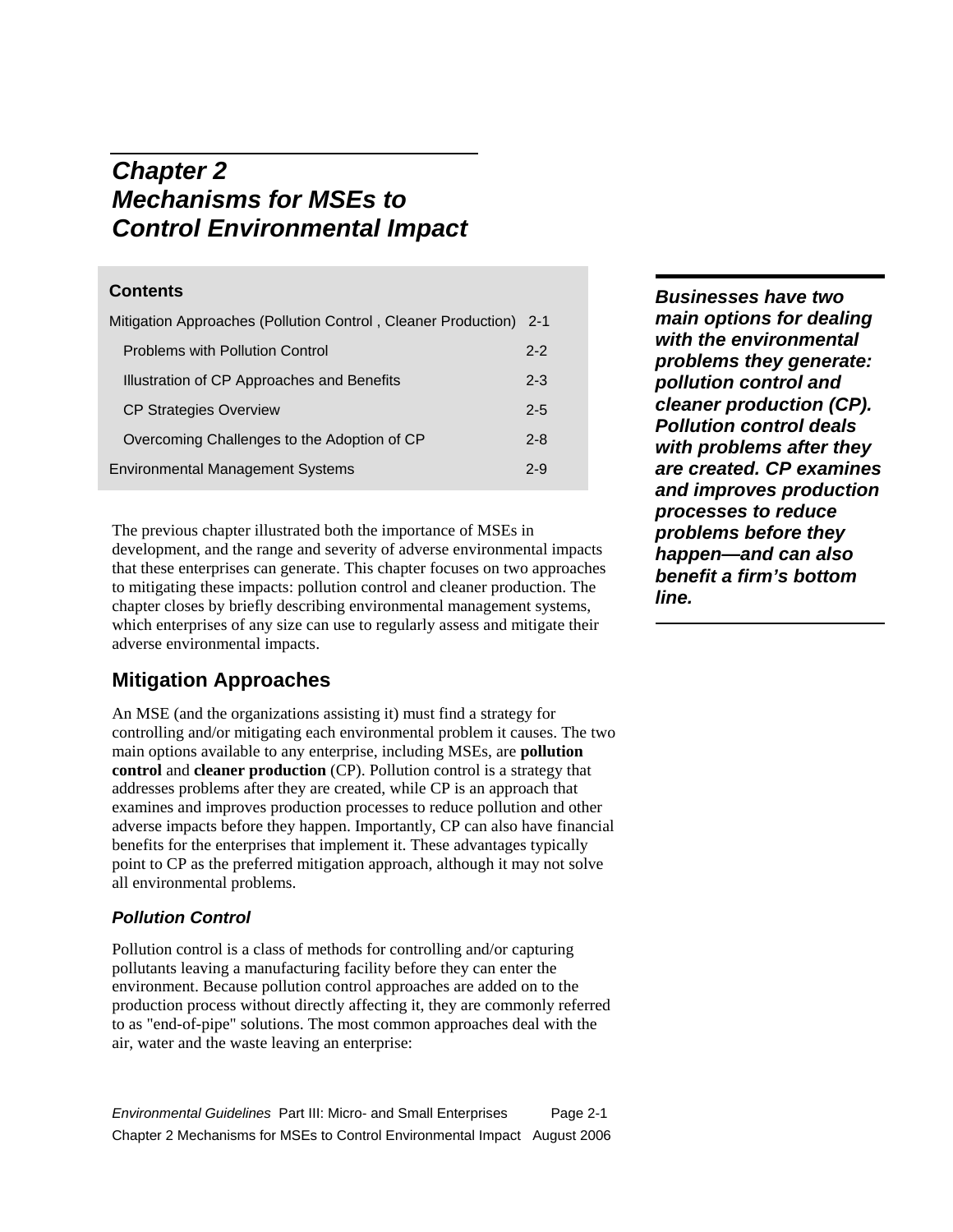# **Pollution Control**

Pollution control approaches are "end-of-pipe" solutions added on to the production process. Pollution control can be necessary to mitigate environmental problems in some instances. However, overreliance on pollution control is problematic from both an environmental and a financial perspective, for the following reasons:

- It represents an added cost to the business.
- Oversight is needed to ensure that MSEs install and use control equipment.
- Technical training is needed.
- It does not address issues of unsustainable use of resources.
- It cannot mitigate certain critical pollution problems, such as carbon dioxide emissions associated with global climate change.
- It does not get rid of pollution permanently; extracted contaminants must be disposed of and monitored.
- **Air pollution control technologies** can include filters and other devices that remove contaminants from smoke or exhaust.
- **Water control technologies** typically use a variety of methods to remove impurities from the **effluent** (water leaving the premises).
- **Incinerators** can be used to decrease the volume of solid waste (trash) created by a facility, but they themselves will usually require pollution control technologies to minimize the amount of contaminants they release into the air.
- **Disposal techniques** create a safer place to put hazardous waste (including contaminants captured using other pollution control techniques). The waste may be placed in landfills or wells specially designed to prevent escape of contaminants into the environment.

For example, to meet government regulations on water pollution, a facility may install an effluent treatment plant and arrange its production processes to discharge all liquid wastes into it. Depending upon the type of effluent, contaminants, requirements and ability to pay, the effluent treatment plant could use a variety of different methods to remove impurities. These include filtering, settling, stirring and evaporation. Impurities that are removed must then be appropriately disposed of, for example in a lined landfill, so that they do not enter the environment via a different pathway—such as washing away in the rain. The treatment plant needs to be operated and monitored carefully by a worker who must be trained to ensure that effluent leaving the plant meets all pollution control requirements. The output from the plant may also be monitored by regulatory agencies to ensure compliance.

# **Problems with Pollution Control**

 $\overline{a}$ 

Pollution control equipment was developed in the early days of environmental protection, when regulatory agencies first required companies to comply with pollution regulations. Such end-of-pipe devices can be effective at removing pollutants from waste streams, and may sometimes be the only way to mitigate an environmental problem—short of stopping the productive activity altogether. However, pollution control presents numerous disadvantages from both business and environmental perspectives, particularly for MSEs in developing countries. These include but are not limited to following:

• Pollution control typically only represents an added cost to businesses. Moreover, because pollution control strategies frequently offer economies of scale, they are relatively more burdensome for MSEs to adopt than they are for larger enterprises.<sup>1</sup> In many assistance situations,

*Environmental Guidelines* Part III: Micro- and Small Enterprises Page 2-2 Chapter 2 Mechanisms for MSEs to Control Environmental Impact August 2006

<sup>&</sup>lt;sup>1</sup> MSEs in some countries such as India have banded together to share the costs and technical expertise needed to operate effluent treatment plants, hoping to reap the benefits of economies of scale. However, such efforts have had mixed success and experienced numerous difficulties—such as problems ensuring fair play and finding cost-effective ways to transport effluent to a central location cost-effectively (Crow 1999). Hence, it is difficult to recommend such strategies without extremely careful consideration.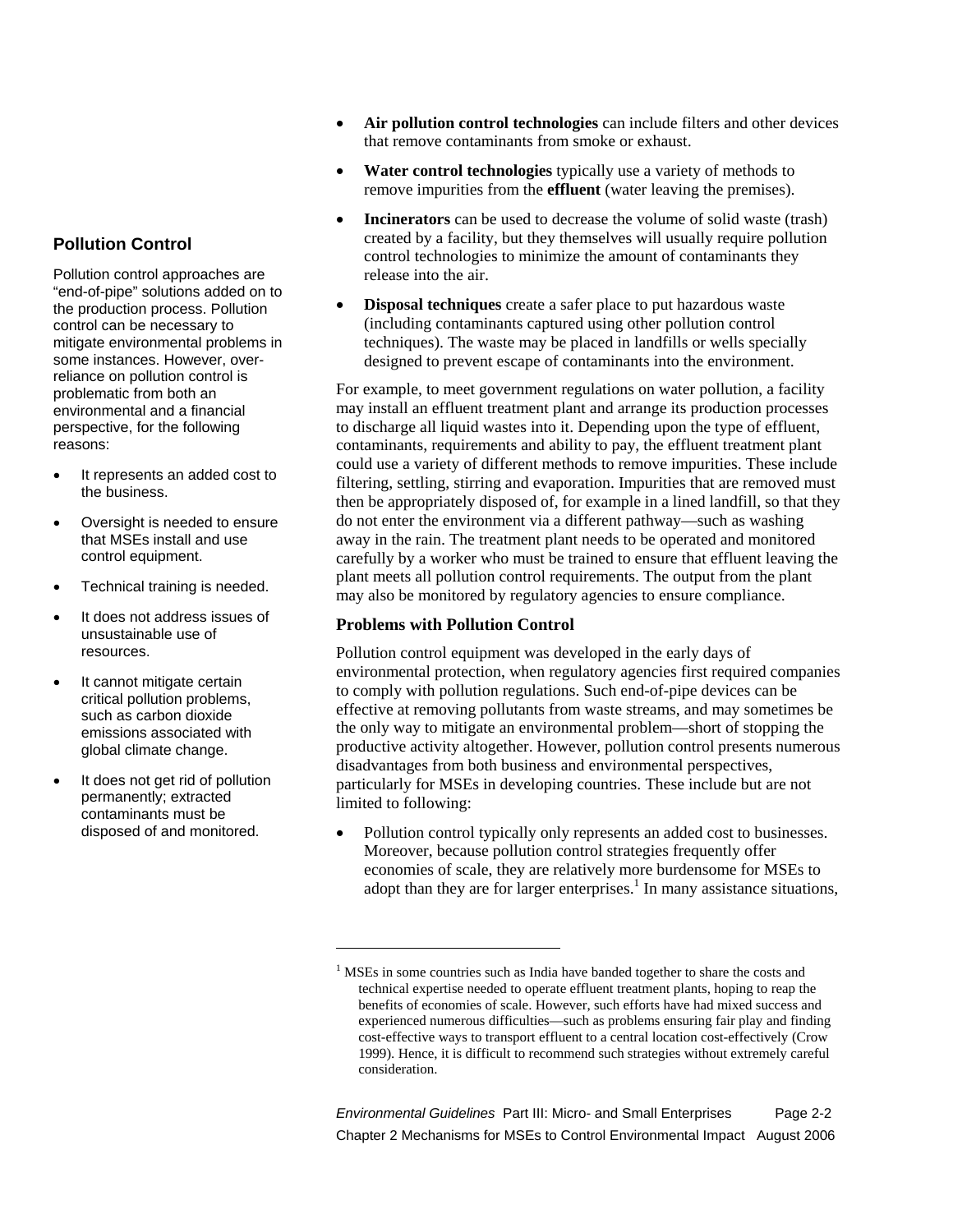the cost of a pollution control mitigation technology could substantially outweigh the initial amount of assistance sought by the MSE.

- Because of the added cost, most MSEs typically will not install or operate pollution control devices without oversight.
- Many pollution control devices require technical training and sophisticated operation to work properly, which places an additional burden on even well-meaning MSEs.
- Pollution control will not address concerns about unsustainable use of resources, such as wood burning that leads to deforestation.
- Pollution control cannot mitigate the critical pollution problem created by the release of carbon dioxide from burning fuel, which is a leading cause of global warming.
- Pollution control does not get rid of pollution permanently. Contaminants that are removed must be disposed of and monitored in proper facilities, which often do not exist in developing countries.

In the face of these problems, over the past 10–20 years businesses and environmentalists have developed an increasingly sophisticated alternative mitigation approach: cleaner production.

# *Cleaner Production*

Cleaner production (CP) is the preferred approach to mitigate adverse environmental impacts from MSEs. It represents a new way of thinking about success in business and environmental management. CP is:

- a **problem-solving strategy** that uses a set of analytic tools to improve the **efficiency** of production processes, improve profitability and reduce the risks to humans and the environment.
- a **business-focused approach** that can be seamlessly integrated into a business planning process, and that may boost creativity and innovation.
- **relevant to all** sizes of enterprise, from home-based to multinational.

CP is also commonly referred to as pollution prevention (as opposed to pollution control), waste minimization, green production or eco-efficiency.

# **Illustrations of CP Approaches and Benefits**

Because it is easiest to gain an initial understanding of CP through examples of its application, we now present several stories of the successful implementation of CP by MSEs. These examples have been chosen to illustrate the range of possibilities for CP among enterprises of different size, capacity, and manufacturing subsectors. As you read, pay attention to all the different kinds of CP approaches used by enterprises to improve their business environmental performance. These approaches will be detailed and classified in the subsection that follows this one.

*Environmental Guidelines* Part III: Micro- and Small Enterprises Page 2-3 Chapter 2 Mechanisms for MSEs to Control Environmental Impact August 2006

#### **Mitigation Approaches**

**Cleaner production** (CP) is the preferred approach for MSEs. CP is:

- A problem-solving approach that improves the efficiency of resource use
- Business focused, and can be integrated into MSE business practices and operations
- Relevant to all size of enterprises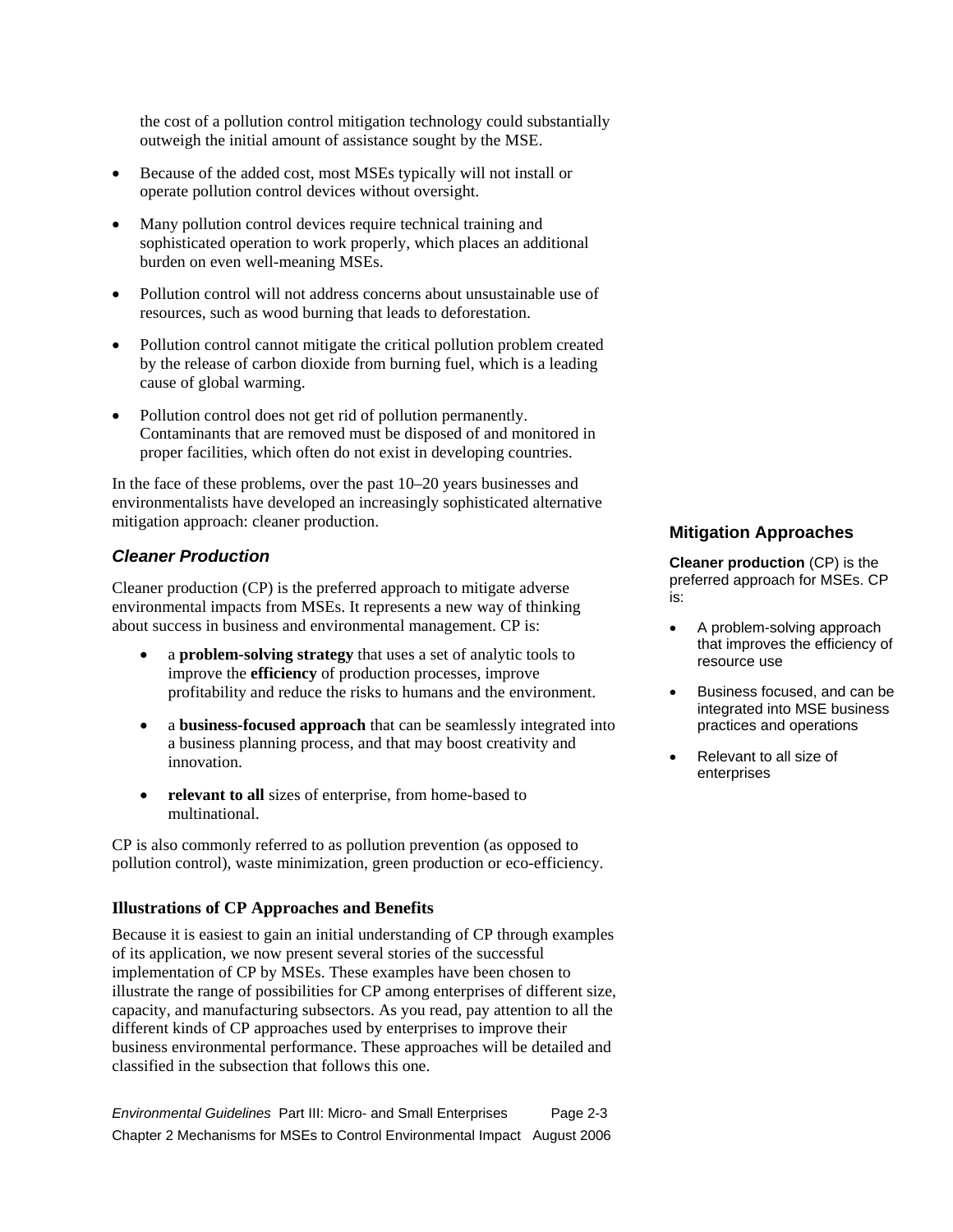# **CP and Profitability**

Many CP improvements require little or no initial investment and offer rapid payback. Examples include:

- Simple management techniques, such as the "First In, First Out" approach to storing perishables.
- Good housekeeping, such as keeping the workspace free from obstructions.
- Low-cost improvements, like replacing leaky values or recalibrating thermometers and pressure gauges.

#### *Example 1: Cleaner Production in Soap Production<sup>2</sup>*

Shivji and Sons Ltd., of Dar es Salaam, Tanzania, manufactures laundry soap. The company has a production capacity of five tons of bar soap per hour; it employs 45 permanent staff members and 20 seasonal workers.

A CP assessment revealed the following problems:

- The facility is powered by steam generated through diesel fuel combustion. The company was wasting steam through leaky valves and inefficient use.
- Improper unloading of shipments to the factory resulted in loss of 3,000 kilos of fat per year. The spilled fat was absorbed by the soil.

By replacing leaking valves and traps, halving the fat storage tank heating time, adjusting water use to minimize steam consumption during cooling, and recovering the spilled fat, the plant was able to realize an **annual return on investment of US \$185,700**. An initial investment of US \$830 was needed for the installation of the steam valves; no input or energy costs were required for recovering the spilled fat. The payback time for this project was two days. Consumption of industrial diesel oil was **reduced by 54 percent, saving 415,800 liters per year** and reducing plant air emissions.

# *Example 2: Technology Change and Energy Efficiency in Cashew Nut Processing<sup>3</sup>*

Three cashew nut processors in Ghana had problems controlling the quality of their product. To process cashews, the raw nut is first steamed, then shelled, then dried in industrial dryers. The shells of the cashew nuts are used as fuel for steaming, but the dryers were being fueled by firewood harvested locally. Using firewood for fuel sometimes caused a problem for the businesses since the smell of the wood smoke would stay in the kernels, making the product unusable. Using firewood also made it difficult to regulate the temperature of the dryer. If the temperature were too hot, the kernels would burn, again resulting in waste product. Thus, the businesses wanted to find a new source of fuel to run their dryers.

The government in Ghana agreed to subsidize the use of propane gas as a fuel source as part of a program to reduce deforestation. For two of the businesses, the subsidized gas was **less expensive** to use than the fuelwood. For the third business, however, the fuelwood had been essentially free, since the staff harvested trees on site. Nevertheless, all three businesses opted to switch to propane to run their dryers. The most important criteria for this decision were the ability to control temperature and smoke. **Reducing waste cashews** resulted in higher profits, even for the business whose fuel costs increased with propane use.

<u>.</u>

*Environmental Guidelines* Part III: Micro- and Small Enterprises Page 2-4 Chapter 2 Mechanisms for MSEs to Control Environmental Impact August 2006

<sup>2</sup> UNIDO NCPC Case Studies, ICPIC

 $3$  Case study data collected by TechnoServe/Ghana and compiled by Tellus Institute (Tellus 2002). See sidebars in Part III, Chapter 3, for additional case studies.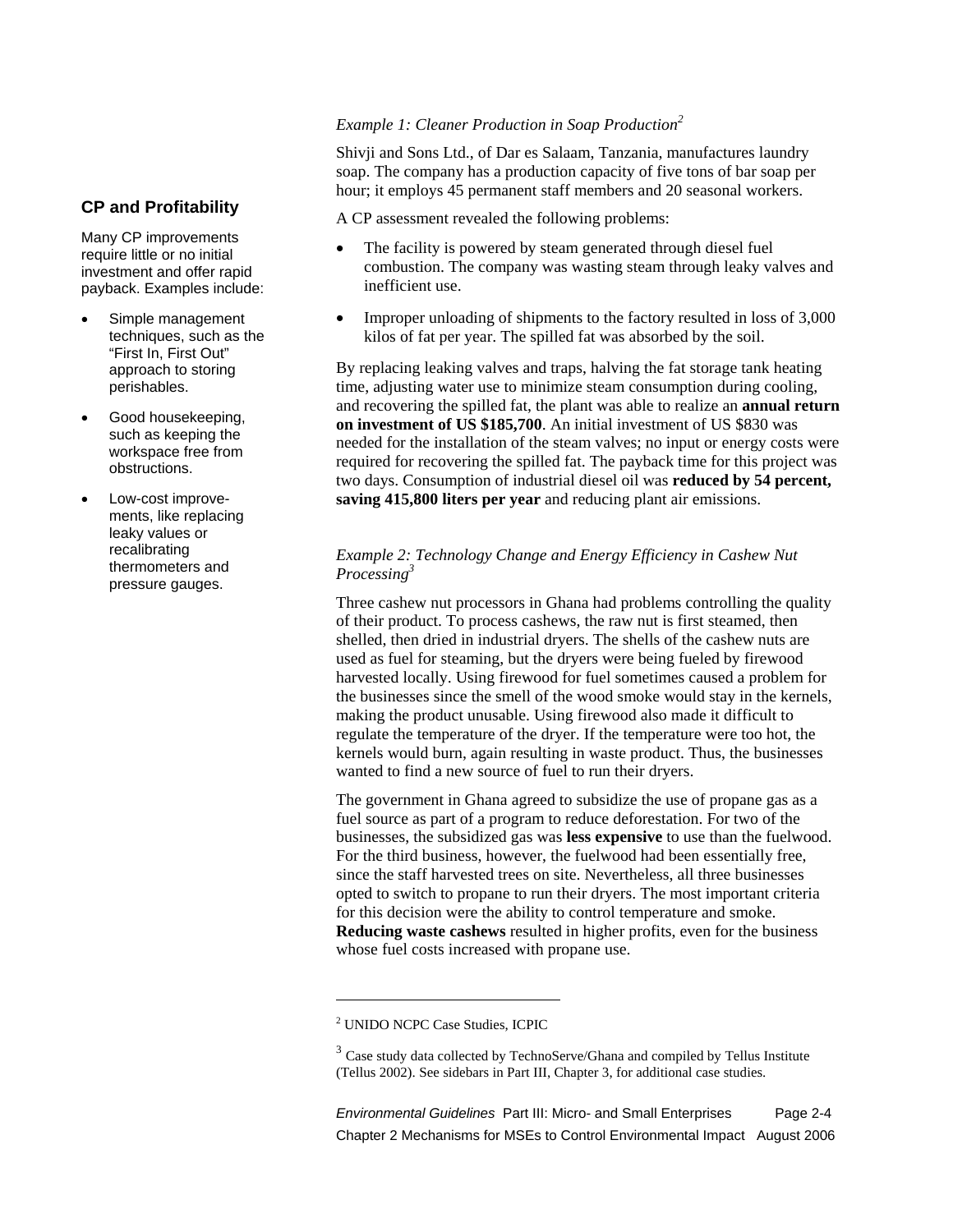#### *Example 3: Coffee Microenterprise in the Philippines*<sup>4</sup>

To improve its coffee-grinding process, a microenterprise switched from using plastic pails to using stainless steel bins to collect the ground coffee. The ground coffee particles had been sticking to the plastic pails, requiring washing to remove. The particles, however, did not adhere to the stainless steel, resulting in less lost product and lower water usage. The steel bins were also more durable than the plastic pails, which had required annual replacement.

The company **invested US \$800** and realized an annual **return on investment of US \$168** from recovering lost coffee grounds and avoiding the cost of replacing the plastic pails.

# *Example 4: Cleaner Production in Woodworking5*

After being introduced to CP, a small carpentry shop in Brazil producing furniture components for the local market took another look at its wood scrap waste. After some investigation the owner learned that the waste could be reprocessed into new boards 2–4 meters in length using a process that cuts the scraps into triangles and then glues them together again (finger joint processing). After first outsourcing the work, the owner purchased a secondhand finger joint machine that his employees operate during slow periods.

This example of waste-to-product CP required an initial **investment of US \$180**, provided an **annual return on investment of US \$6,000**, and paid for itself in **10 days.**

# **CP Strategies Overview**

As the examples above illustrate, CP opportunities can be discovered using several approaches. These approaches can be arranged into nine categories, with many opportunities crossing the boundary between different categories.

- 1. *Good housekeeping: preventing leaks and spills, instituting preventive maintenance schedules, regularly checking equipment, and making sure employees follow official work procedures.* In Example 1, replacing leaky valves and traps represented good housekeeping.
- 2. *Input substitution: substituting one or more cheaper, safer, or more efficient inputs for an existing input*. Example 2's switch to propane fuel represents one type of input substitution, but replacement of input materials (such as chemicals) is also common.
- 3. *Better process control: changing working procedures, machine instructions, and process recordkeeping to increase throughput, <sup>6</sup> reduce waste, and/or improve product quality*. In Example 1, decreasing

 $\overline{a}$ 

*Environmental Guidelines* Part III: Micro- and Small Enterprises Page 2-5 Chapter 2 Mechanisms for MSEs to Control Environmental Impact August 2006

<sup>4</sup> GTZ (2000a).

<sup>5</sup> GTZ (2000b).

<sup>6</sup> *Throughput* is output or production over a period of time.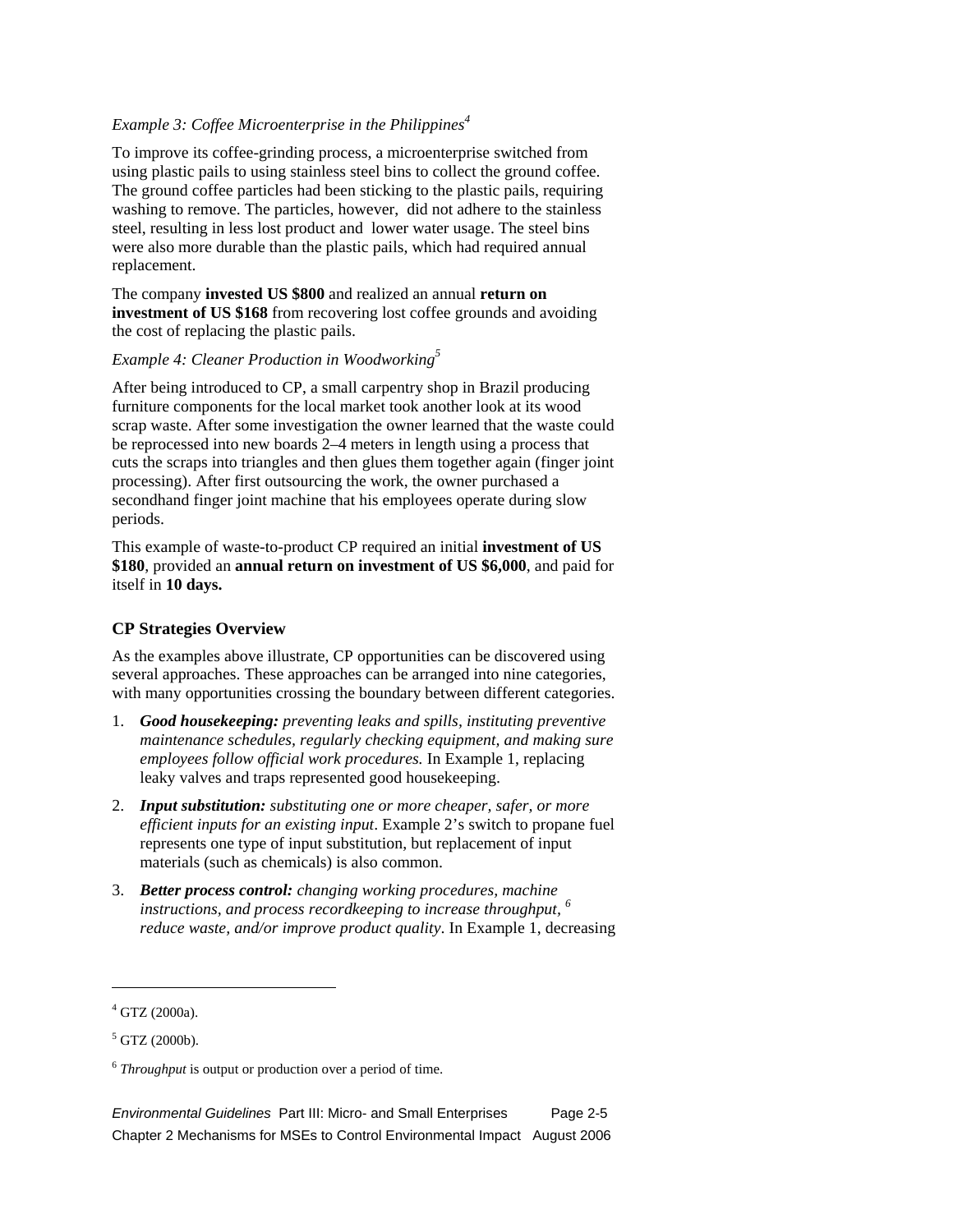the storage tank heating time and optimizing the use of water for cooling both demonstrate better process control.

- 4. *Equipment modification: changing the existing process equipment to increase throughput, reduce waste, and/or improve product quality*. In Example 3, switching to stainless steel bins for collecting coffee particles was an equipment modification that reduced waste and improved profitability.
- 5. *Technology change: replacing the existing technology or simply changing the order of process steps to increase throughput, reduce waste, and/or improve product quality*. Both the cashew processors in Example 2 and the carpenter in Example 4 used new technologies to take advantage of a CP opportunity.
- 6. *Product modification: changing the characteristics of a product to increase throughput, reduce waste, and/or improve product quality*. For instance, joining the parts of a product together with bolts instead of glue may make a product more durable and easier to repair.
- 7. *Energy efficiency: making changes in any aspect of business operations to reduce energy consumption or cost*. The soap producers in Example 1 increased energy efficiency by optimizing heating and cooling needs, while the nut processors in Example 2 increased energy efficiency by switching fuels.
- 8. *On-site recovery and reuse: capturing and reusing onsite materials that were previously wasted*. For instance, Example 1's soap producers captured previously wasted fats.
- 9. *Waste-to-product: identifying an end market and marketing a material formerly considered waste. This may involve changes in processing of original product or new processing steps to transform waste*. In Example 4, the small carpentry operation created a new, profitable product from its previously unused wood waste.

#### **Why Is CP the Preferred Mitigation Strategy for MSEs?**

Better environmental management translates into better overall management. Pollution can be thought of as a non-product output—material that the enterprise has paid for but for which it will receive no revenue in return. Controlling pollution at the "end of the pipe" requires an additional expenditure beyond the cost of the non-product output. This cost burden is difficult for MSEs to bear, as resources are limited and investment priorities are numerous. Cleaner production is more suitable than pollution control technologies for MSEs, because the benefits are more in tune with the realities of their competitive environment. Specific benefits include:

**Flexibility.** CP can be applied to any size business, from microenterprise to transnational corporation. Because it is a business-focused, profit-driven approach to pollution management, CP can be seamlessly integrated into a firm's planning process.

**Environmental benefits**. CP can reduce both pollution output and demand for natural resources (water, energy, raw materials, etc.) used as production inputs. By minimizing fuel use, CP can help reduce the emissions of

*Environmental Guidelines* Part III: Micro- and Small Enterprises Page 2-6 Chapter 2 Mechanisms for MSEs to Control Environmental Impact August 2006

*CP can raise profits by reducing upfront costs of materials and energy, as well as costs for waste disposal. Using CP, an enterprise can also improve product quality, increase throughput, and avoid regulatory and compliance costs. Many CP improvements require little or no initial investment and offer rapid payback.*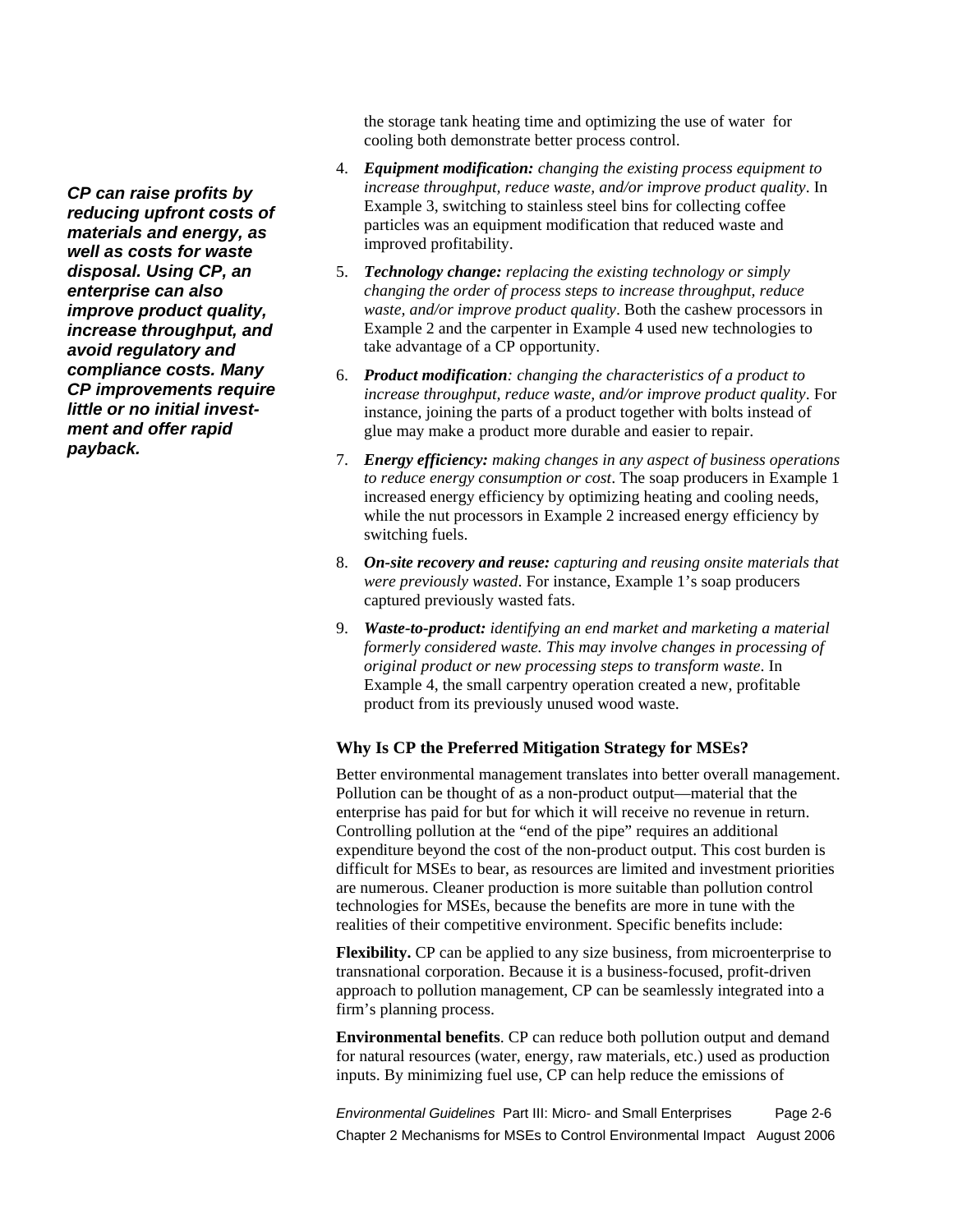greenhouse gases like carbon dioxide, which contribute to global warming. By reducing the need for chemicals and other inputs, CP helps reduce environmental damage by suppliers. CP also reduces the need to rely upon technically sophisticated disposal methods to protect the environment.

**Health and safety benefits**. Typically, MSEs can mitigate their primary threats to health and safety at low cost—and improve productivity at the same time. Threats to workers' health and safety can also be sources of poor quality products. For example, in the food-processing sector, products can be contaminated and/or workers harmed by mishandled hazardous chemicals, pesticides, broken glass, scrap metals and trash. CP can help find alternatives to chemicals and pesticides, as well as identify sources of glass, metal and trash, which can be controlled through good housekeeping or proper management.

CP approaches can also help improve working conditions, which reduces the risk of accidents. For example, to reduce energy costs, a CP solution might be to improve natural lighting by painting the production area white and regularly cleaning windows. This type of improvement not only saves money by reducing the need for artificial lighting, but also reduces employee eyestrain, preventing mistakes and injuries and raising morale.

**Financial benefits**. CP can increase profitability by reducing upfront costs of input materials and energy, as well as costs for non-product outputs and waste disposal. Using CP, an enterprise can also improve product quality, increase throughput, and avoid regulatory and compliance costs. Additionally, many CP improvements require little or no initial investment and offer rapid payback.

Simple management techniques such as instituting a "First In, First Out" approach to stored perishable goods can reduce losses from spoilage. Good housekeeping procedures such as keeping the workspace free from obstructions can reduce the likelihood of accidents and spills. Low-cost improvements, like replacing leaky values or recalibrating thermometers and pressure gauges, can pay back their investment quickly and involve minimal interruption of production schedules.

**Risk Reduction**. CP can help reduce reliance on specific inputs, minimizing the risk of supply chain disruptions. For example, using renewable energy sources might be appealing because of the opportunity to bypass unreliable electricity supplies. Honing water conservation techniques may help businesses survive during droughts.

**Marketing Opportunities**. CP can help an enterprise establish new product lines or access new markets. The Brazilian carpenter described earlier was able to establish a completely new, profitable product line by applying the CP waste-to-product strategy. CP skills can help food-processing enterprises achieve  $HACCP<sup>7</sup>$  certification, allowing them access to the export markets of Europe and the United States. CP also improves company image in communities and among environmentally conscious customers, and may offer enterprises access to niche markets.

-

# **CP: The Preferred Mitigation Strategy for MSEs**

MSEs can benefit both financially and managerially from the introduction of CP into their operations. Specific benefits include:

- Flexibility in applying CP to different sized businesses
- Environmental benefits from reduction of natural resource use and lower carbon dioxide emissions
- Health and safety benefits for workers that improve productivity
- Financial benefits, from lower costs for materials and more efficient use of resources
- Risk reduction
- New marketing opportunities
- Enhancing the firm's management skills

<sup>&</sup>lt;sup>7</sup> HACCP stands for Hazards Analysis Critical Control Points. It is a strategy for managing and guaranteeing the safety of food-processing systems.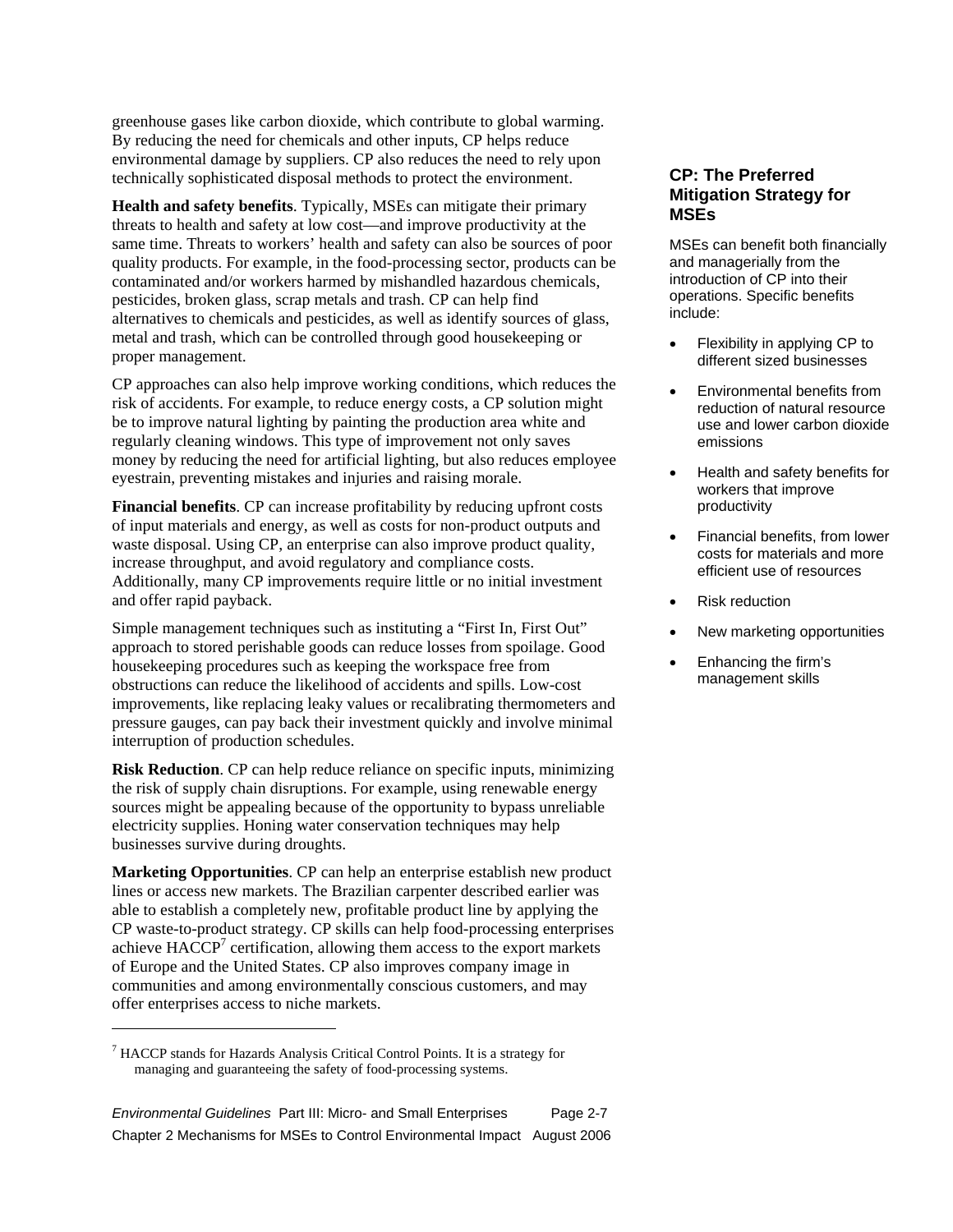**Management Enhancements**. CP can improve an MSE's management by:

- *Building decision skills*. The CP process identifies poor or inadequate accounting practices, allowing better, more consistent oversight of risk, short-term cash flow and product quality.
- *Improving management competence*. Like Total Quality Management, CP builds quality and efficiency into products, rather than repairing defects.
- *Enhancing profitability and competitiveness in the long run*. Improved management and quality, combined with cost savings, lay a solid foundation for economic sustainability of the enterprise (and for repayment of any loans).

Recognizing these advantages, as mentioned in the previous chapter, a major European bank, UBS, has begun to screen all loan applicants for energy efficiency and good resource management. UBS focuses on operational cost indicators that "reflect efficiency in financial terms."<sup>8</sup>

#### **Overcoming Challenges to the Adoption of CP by MSEs**

Of course, implementing even the most enticing CP opportunity and reaping its benefits may be challenging for any enterprise, but particularly for MSEs. For instance, in India, Project DESIRE worked with 12 small-scale enterprises in the textile, pulp and paper, and pesticides industries and identified approximately 450 different CP options.<sup>9</sup> At the same time, however, the project identified a number of barriers inhibiting CP adoption, which can be grouped into four categories: systemic barriers, technical barriers, economic barriers, and attitudinal barriers. Understanding these barriers was critical to helping the enterprises implement over 46 percent of the CP opportunities within a 15-month timeframe—with a payback in all cases of less than six months.

The barriers to CP adoption can sometimes seem daunting, but BDS and credit providers already offer services that counter these barriers. The challenges that these providers might encounter in promoting CP are very similar to those encountered in promoting any new way of doing business, and may be less formidable than the challenges posed by "end of pipeline" pollution mitigation strategies. The table on the next page presents the kinds of barriers encountered in Project DESIRE and CP projects everywhere, and also gives suggestions for dealing with them—although it is expected that readers are experienced in overcoming such barriers in their own work.

-

*Environmental Guidelines* Part III: Micro- and Small Enterprises Page 2-8 Chapter 2 Mechanisms for MSEs to Control Environmental Impact August 2006

*Like Total Quality Management, CP builds quality and efficiency into products, rather than repairing defects.* 

<sup>&</sup>lt;sup>8</sup> Hugenschmidt et al. 1999.

<sup>&</sup>lt;sup>9</sup> Information on Project DESIRE outcomes adapted from Chandak 1994 and Pallen 1996.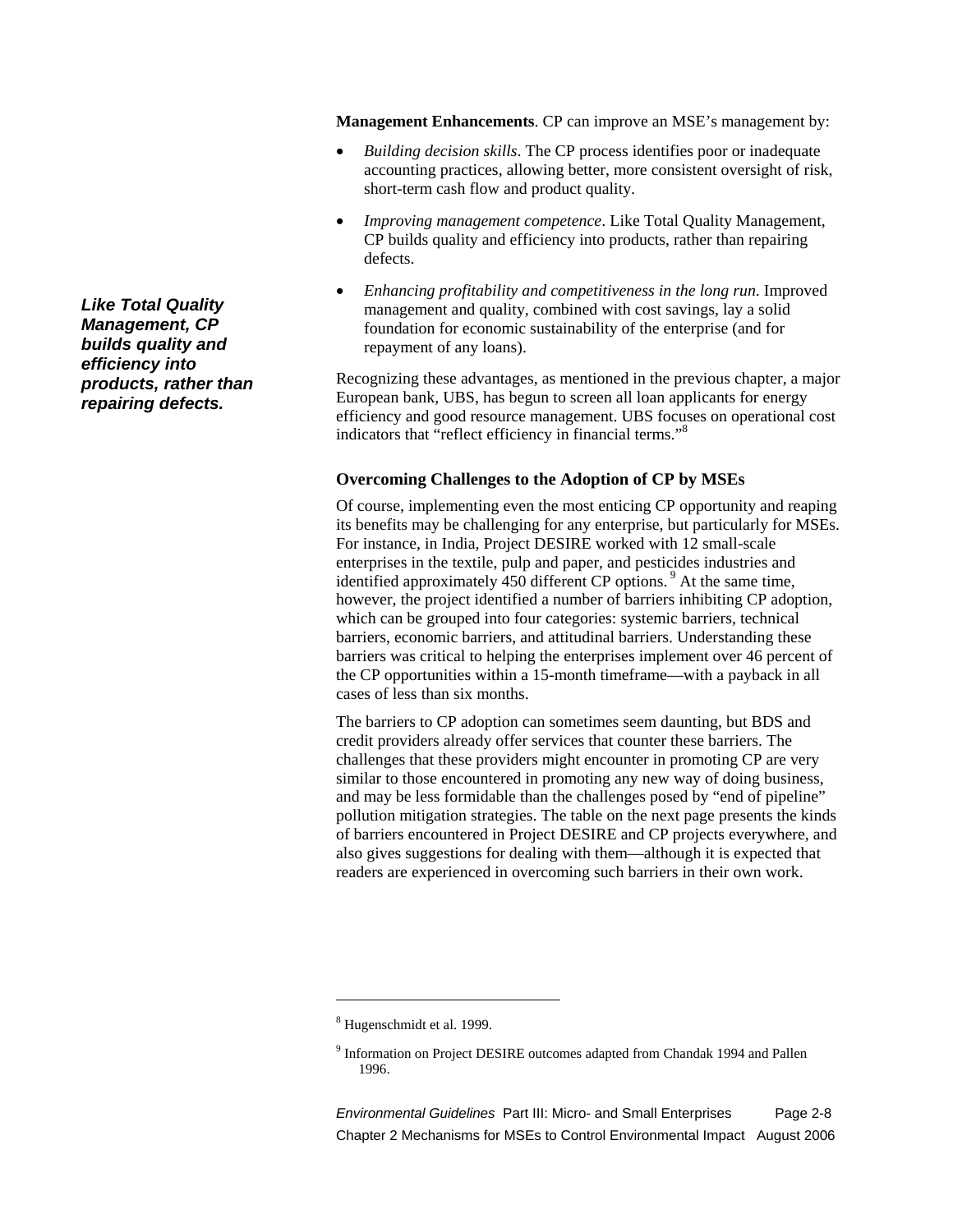| <b>Barrier</b><br><b>Type</b> | <b>Barrier Examples</b>                                                                                                                                                             | <b>Suggested Approaches to</b><br><b>Overcoming Barriers</b>                                                                                          |
|-------------------------------|-------------------------------------------------------------------------------------------------------------------------------------------------------------------------------------|-------------------------------------------------------------------------------------------------------------------------------------------------------|
| Systemic                      | Poor recordkeeping and reporting<br>Ineffective management systems<br>Ad hoc production planning<br>High staff turnover<br>Seasonal variations, making high<br>efficiency difficult | Business planning assistance and<br>advice<br>Building management capacity<br>Technical assistance to improve<br>recordkeeping and reporting capacity |
| Technical                     | Limited general technical ability<br>Limited access to technical<br>information/success stories<br>Limited maintenance capabilities                                                 | Technical assistance<br>Networking with successful CP<br>implementers<br>Focus on least technical CP<br>approaches                                    |
| Economic                      | Lack of financing for CP<br>Preference for least capital-intensive<br>option even if it is not the best option<br>Poor investment planning, leading to<br>partial implementation    | Facilitate financing for CP<br>Give training in investment planning                                                                                   |
| Attitudinal                   | Lack of good housekeeping culture<br>Resistance to change<br>Risk aversion/fear of failure<br>Lack of employee input in decision-<br>making                                         | Leadership training<br>Technical assistance<br>Building management capacity<br>Employee training                                                      |

# **Table 1. Cleaner Production Barriers: Examples and remedies**

# **Environmental Management Systems**

Up to now, this chapter has focused upon approaches that help MSEs mitigate environmental problems at a single point in time. However, proper management of environmental responsibilities can require frequent attention. How can MSEs continue to mitigate both existing and new environmental problems over time?

An MSE can do so by setting up and operating an environmental management system (EMS). An EMS is a formal approach that an enterprise of any size can use to help it to *regularly* detect and assess environmental problems (and opportunities), develop and implement solutions, and monitor the results.

The most widely known environmental management system is ISO 14001, a complicated system typically used only by medium and large enterprises (see box next page). Readers should recognize that ISO 14001 is unlikely to be relevant or useful to the MSEs they work with. More generally, the paperwork and the formal allocation of environmental responsibilities that go with a standardized EMS are probably unnecessary for an MSE. More can be accomplished if the MSE will commit to monitoring its mitigation

*Environmental Guidelines* Part III: Micro- and Small Enterprises Page 2-9 Chapter 2 Mechanisms for MSEs to Control Environmental Impact August 2006

# **Making EMSs Work for Small Businesses**

For MSEs, an environmental management system need not be fancy. An MSE can simply schedule a regular (e.g., annual) review of its processes to look for fresh CP opportunities. Even after many inefficiencies have been corrected, a careful look will detect new ways to avoid waste and pollution—and, often, avoid needless costs as well.